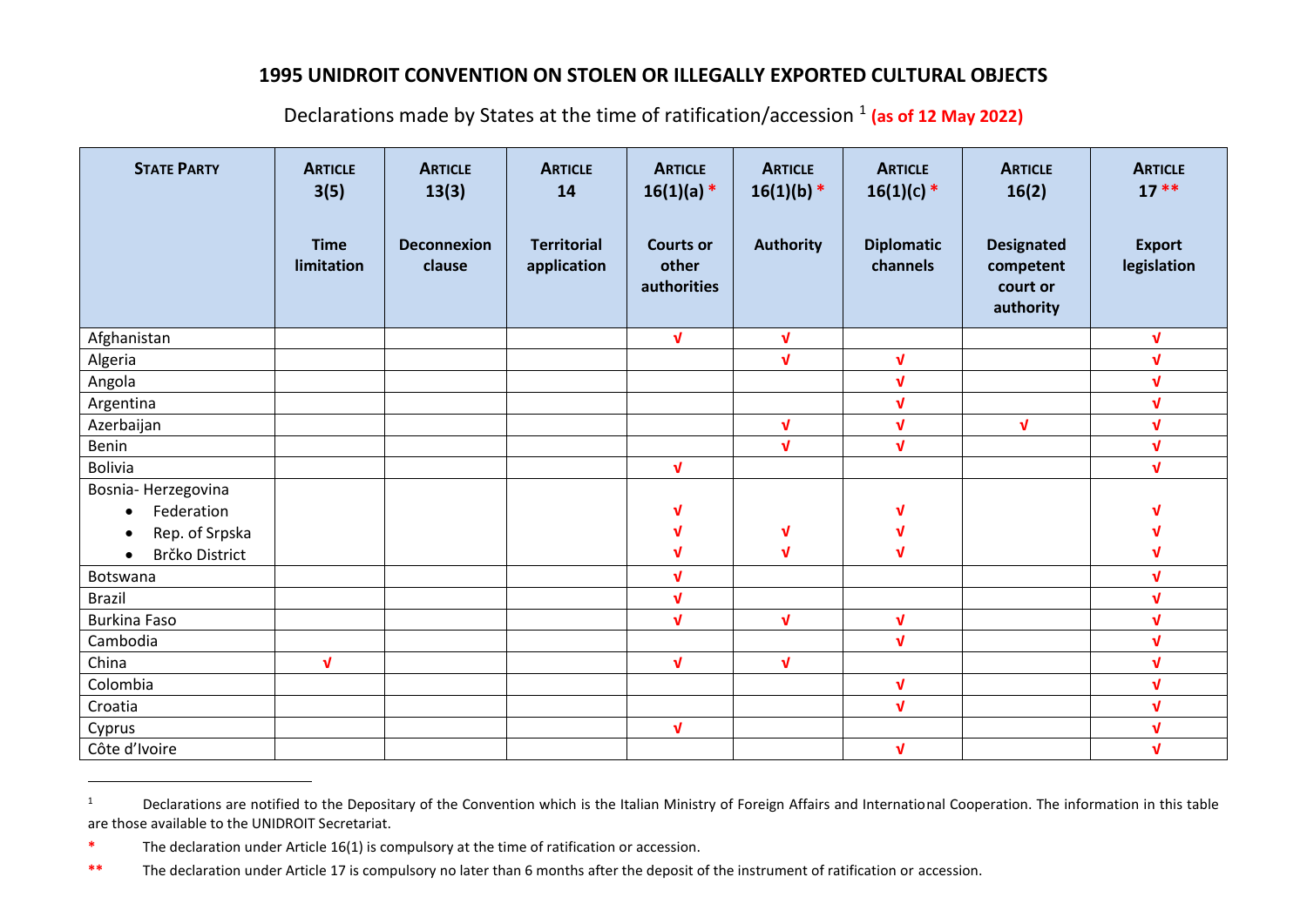| <b>STATE PARTY</b>      | <b>ARTICLE</b><br>3(5)    | <b>ARTICLE</b><br>13(3)      | <b>ARTICLE</b><br>14              | <b>ARTICLE</b><br>$16(1)(a) *$           | <b>ARTICLE</b><br>$16(1)(b)$ * | <b>ARTICLE</b><br>$16(1)(c)$ *       | <b>ARTICLE</b><br>16(2)                                 | <b>ARTICLE</b><br>$17**$     |
|-------------------------|---------------------------|------------------------------|-----------------------------------|------------------------------------------|--------------------------------|--------------------------------------|---------------------------------------------------------|------------------------------|
|                         | <b>Time</b><br>limitation | <b>Deconnexion</b><br>clause | <b>Territorial</b><br>application | <b>Courts or</b><br>other<br>authorities | <b>Authority</b>               | <b>Diplomatic</b><br><b>Channels</b> | <b>Designated</b><br>competent<br>court or<br>authority | <b>Export</b><br>legislation |
| Denmark                 |                           |                              | $\mathbf{v}$                      | $\sqrt{ }$                               |                                |                                      |                                                         | $\sqrt{ }$                   |
| Ecuador                 | $\sqrt{ }$                |                              |                                   | $\sqrt{ }$                               | $\mathbf{v}$                   | $\sqrt{ }$                           |                                                         | $\sqrt{ }$                   |
| El Salvador             |                           |                              |                                   |                                          |                                | $\sqrt{ }$                           |                                                         | $\sqrt{ }$                   |
| Finland                 |                           | $\sqrt{ }$                   |                                   | $\sqrt{ }$                               | $\sqrt{ }$                     |                                      |                                                         | $\sqrt{ }$                   |
| Gabon                   |                           |                              |                                   |                                          |                                |                                      |                                                         |                              |
| Ghana                   |                           |                              |                                   |                                          | $\mathbf v$                    | $\sqrt{ }$                           |                                                         | $\mathbf v$                  |
| Greece                  |                           | $\mathbf{v}$                 |                                   |                                          | $\sqrt{ }$                     |                                      |                                                         | $\sqrt{ }$                   |
| Guatemala               | $\sqrt{ }$                |                              |                                   |                                          | $\sqrt{ }$                     |                                      |                                                         | $\sqrt{ }$                   |
| Honduras                |                           |                              |                                   |                                          |                                |                                      |                                                         | $\sqrt{ }$                   |
| Hungary                 |                           |                              |                                   |                                          | $\sqrt{ }$                     | $\sqrt{ }$                           |                                                         | $\sqrt{ }$                   |
| Iran                    |                           |                              |                                   | $\mathbf{v}$                             |                                | $\sqrt{ }$                           |                                                         | $\mathbf{v}$                 |
| Italy                   |                           | $\sqrt{ }$                   |                                   | $\mathbf{v}$                             |                                | $\sqrt{ }$                           | $\sqrt{ }$                                              | $\mathbf{v}$                 |
| Lao People's Democratic |                           |                              |                                   |                                          |                                |                                      |                                                         |                              |
| Republic                |                           |                              |                                   |                                          |                                | $\sqrt{ }$                           |                                                         | $\mathbf{v}$                 |
| Latvia                  |                           |                              |                                   | $\mathbf{v}$                             |                                |                                      |                                                         |                              |
| Lithuania               |                           |                              |                                   |                                          | $\sqrt{ }$                     |                                      |                                                         | $\sqrt{ }$                   |
| Madagascar              |                           |                              |                                   |                                          |                                | $\sqrt{ }$                           |                                                         | $\sqrt{ }$                   |
| Mexico                  |                           |                              |                                   | $\mathbf{v}$                             |                                | $\sqrt{ }$                           |                                                         | $\mathbf{v}$                 |
| Montenegro              |                           |                              |                                   |                                          |                                | $\sqrt{ }$                           |                                                         |                              |
| Myanmar                 | $\sqrt{ }$                |                              |                                   |                                          |                                | $\sqrt{ }$                           |                                                         | $\sqrt{ }$                   |
| New Zealand             |                           |                              |                                   |                                          | $\sqrt{ }$                     | $\sqrt{ }$                           |                                                         | $\sqrt{ }$                   |
| Nigeria                 |                           |                              |                                   |                                          |                                |                                      |                                                         |                              |
| North Macedonia         |                           |                              |                                   | $\mathbf{v}$                             |                                | $\sqrt{ }$                           |                                                         | $\mathbf v$                  |
| Norway                  |                           | $\sqrt{ }$                   | $\mathbf{v}$                      | $\mathbf{v}$                             |                                |                                      |                                                         | $\mathbf{v}$                 |
| Panama                  |                           |                              |                                   |                                          | $\sqrt{ }$                     | $\sqrt{ }$                           |                                                         | V                            |
| Paraguay                |                           |                              |                                   |                                          |                                | $\sqrt{ }$                           |                                                         | $\sqrt{ }$                   |
| Peru                    |                           |                              |                                   | $\mathbf v$                              |                                | $\sqrt{ }$                           |                                                         | $\sqrt{ }$                   |
| Portugal                |                           |                              |                                   |                                          | $\pmb{\mathsf{V}}$             |                                      |                                                         | $\sqrt{ }$                   |
| Romania                 |                           |                              |                                   |                                          | $\sqrt{ }$                     |                                      |                                                         | $\sqrt{ }$                   |